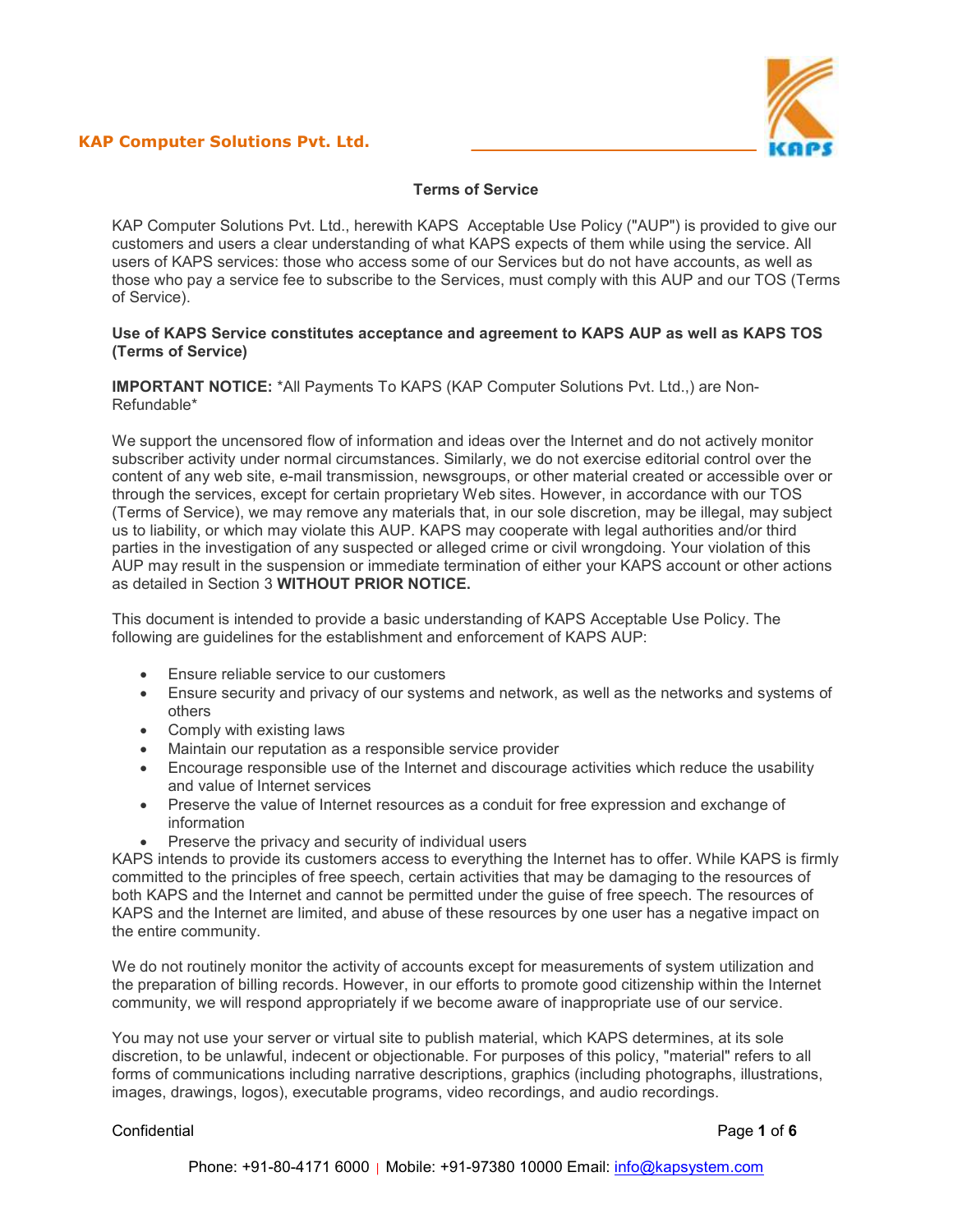

If a KAPS account is used to violate the Acceptable Use Policy or our TOS, we reserve the right to **terminate your service without notice.** We prefer to advise customers of inappropriate behavior and any necessary corrective action, however, flagrant violations of the Acceptable Use Policy will result in immediate termination of service. Our failure to enforce this policy, for whatever reason, shall not be construed as a waiver of our right to do so at any time.

As a member of our network community, you must use your Internet access responsibly. If you have any questions regarding this policy, please contact us at info@kapsystem.com.

## **VIOLATIONS OF KAPS ACCEPTABLE USE POLICY**

The following constitute violations of this AUP:

- 1. **Illegal use:** KAPS services may not be used for illegal purposes, or in support of illegal activities. KAPS reserves the right to cooperate with legal authorities and/or injured third parties in the investigation of any suspected crime or civil wrongdoing.
- 2. **Harm to minors:** Use of KAPS service to harm, or attempt to harm, minors in any way, including, but not limited to child pornography. Any account found to host child pornography or linking to the same will be removed from our network immediately without notice. Upon a second violation the account will be immediately terminated without notice. Severe cases can result in immediate termination. Any implication of underage content or misleading information perceived to be child pornography will result in the same penalties. All violations will be reported to the appropriate law enforcement agency. Any account found to host "Lolita" type content or linking to the same will be given one hour to remove the offending content/domain. Upon a second violation the account will be removed from our network immediately without notice. Subsequent violations can result in the termination of the server without notice. Severe cases can result in immediate termination. Any implication of underage content or misleading information perceived to be underage content will result in the same penalties. All violations will be reported to the appropriate law enforcement agency.
- 3. **Copyright or trademark infringement:** Use of KAPS service to transmit any material (by e-mail, uploading, posting, hot linking, directly linking or otherwise) that infringes any copyright, trademark, patent, trade secret or other proprietary rights of any third party, including, but not limited to, the unauthorized copying of copyrighted material, the digitization and distribution of photographs from magazines, books, or other copyrighted sources, and the unauthorized transmittal of copyrighted software.
- 4. **Collection of personal data:** Use of KAPS service to collect, or attempt to collect, personal information about third parties without their knowledge or consent is violation of this AUP.
- 5. **Fraud:** Involves a knowing misrepresentation or misleading statement, writing or activity made the intent that the person receiving it will act upon it.
- 6. **Infringement of Copyright, Patent, Trademark, Trade Secret, or Intellectual Property Right:** Distribution and/or posting of copyrighted or the aforementioned infringements will not be tolerated.

Confidential Page **2** of **6**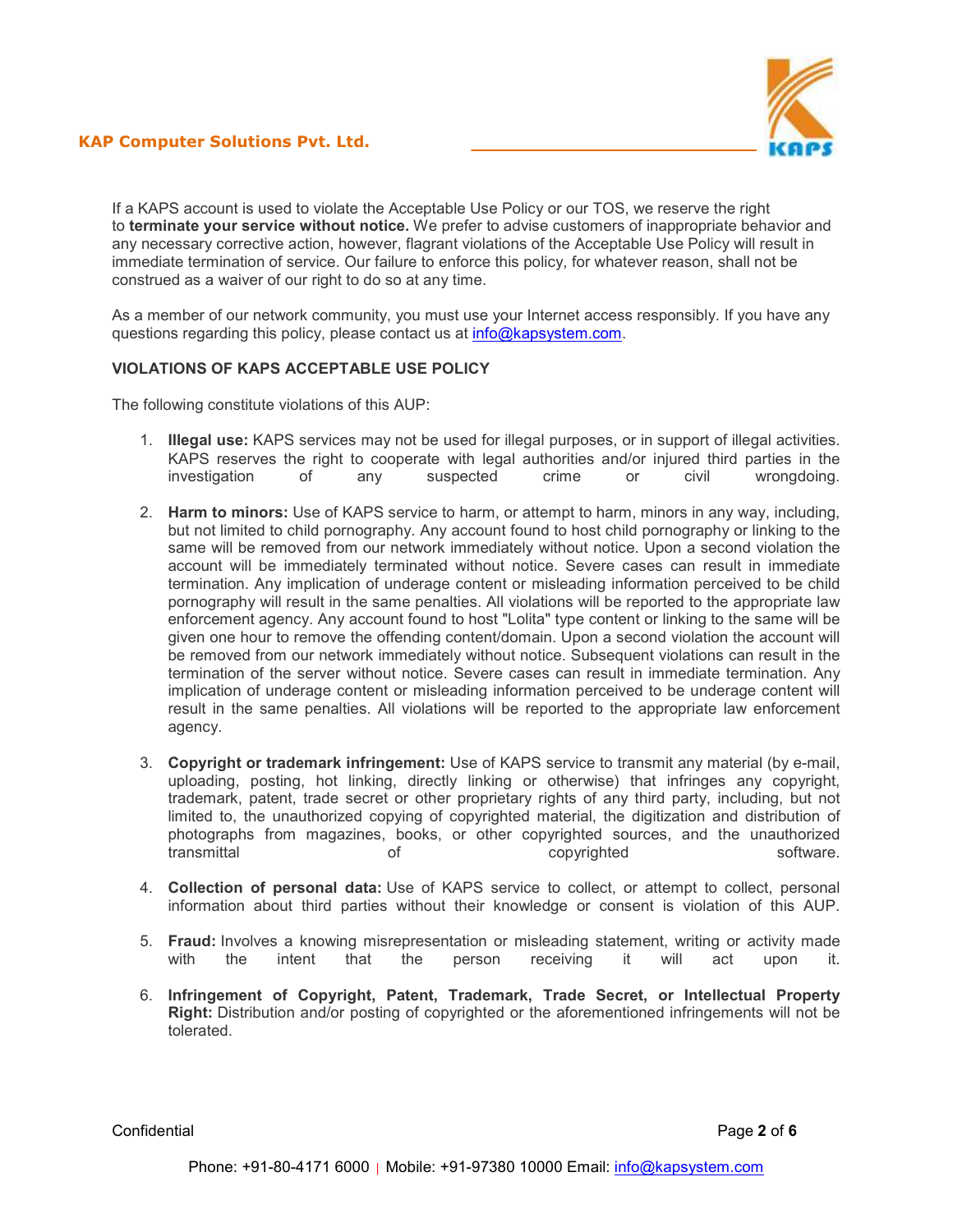# **KAP Computer Solutions Pvt. Ltd.**



7. **Third Party Accountability:** KAPS subscribers will be held responsible and accountable for any activity by third parties, using their account, that violates guidelines created within the Acceptable Use Policy.

## **Security**

You are responsible for any misuse of your account, even if the inappropriate activity was committed by a friend, family member, guest or employee. Therefore, you must take steps to ensure that others do not gain unauthorized access to your account. In addition, you may not use your account to breach security of another account or attempt to gain unauthorized access to another network or server.

- Your password provides access to your account. It is your responsibility to keep your password secure.
- Sharing your password and account access with unauthorized users is prohibited. You should take care to prevent others from using your account since you will be held responsible for such use.
- Attempting to obtain another user's account password is strictly prohibited, and may result in termination of service.
- You must adopt adequate security measures to prevent or minimize unauthorized use of your account.
- You may not attempt to circumvent user authentication or security of any host, network or account. This includes, but is not limited to, accessing data not intended for you, logging into or making use of a server or account you are not expressly authorized to access, or probing the security of other networks. Use or distribution of tools designed for compromising security is prohibited. Examples of these tools include, but are not limited to, password guessing programs, cracking tools or network probing tools.
- Users who violate systems or network security may incur criminal or civil liability. KAPS will cooperate fully with investigations of violations of systems or network security at other sites, including cooperating with law enforcement authorities in the investigation of suspected criminal violations.

#### **Network Performance**

KAPS accounts operate on shared resources. Excessive use or abuse of these shared network resources by one customer may have a negative impact on all other customers. Misuse of network resources in a manner which impairs network performance is prohibited by this policy and may result in termination of your account.

You are prohibited from excessive consumption of resources, including CPU time, memory, disk space and session time. You may not use resource-intensive programs which negatively impact other customers or the performances of KAPS systems or networks. KAPS reserves the right to terminate or limit such activities.

## **REPORTING VIOLATIONS OF KAPS AUP**

KAPS requests that anyone who believes that there is a violation of this AUP direct the information to the Abuse Department at info@kapsystem.com.

If available, please provide the following information:

- The IP address used to commit the alleged violation
- The date and time of the alleged violation, including the time zone or offset from GMT
- Evidence of the alleged violation

Confidential Page **3** of **6**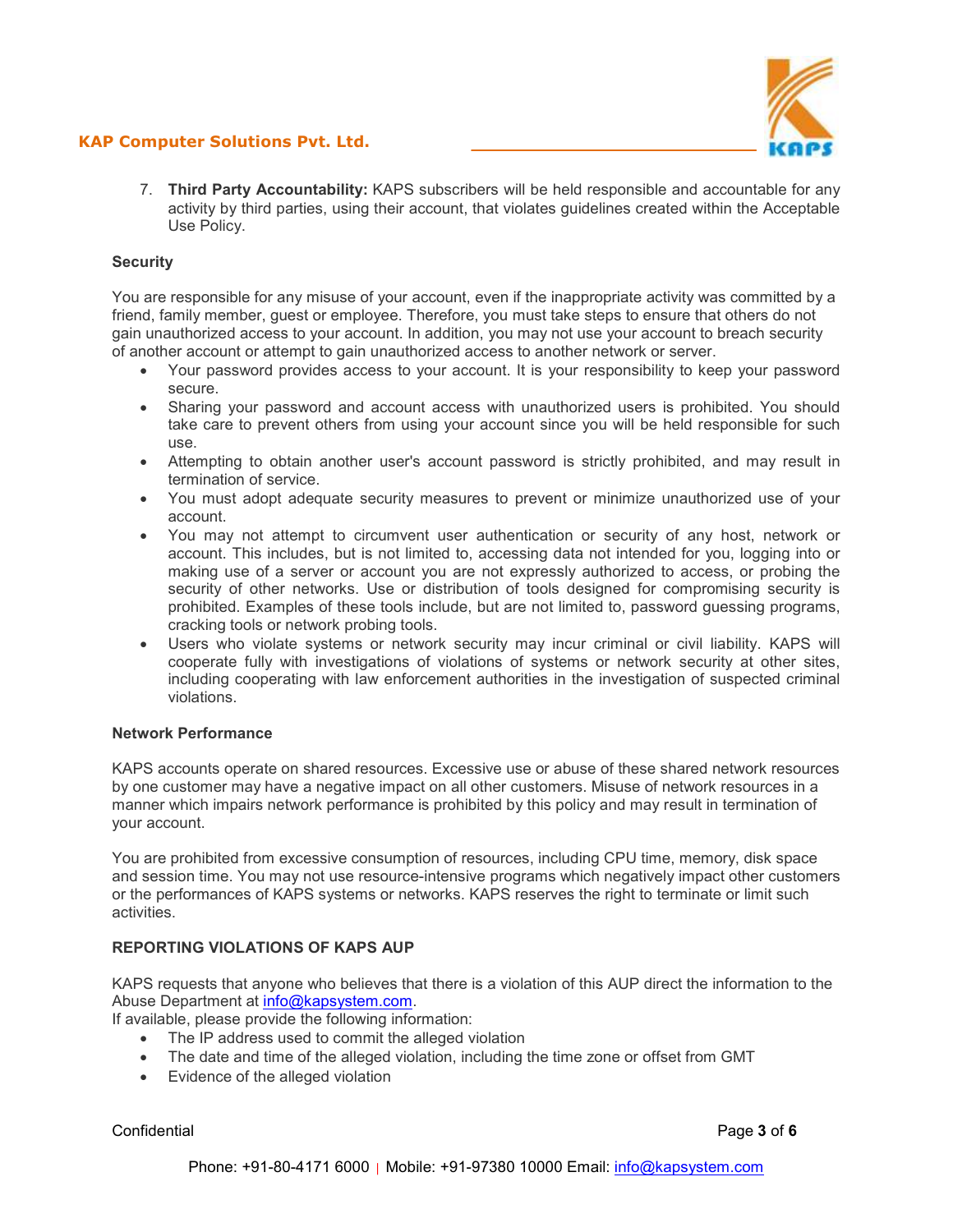

## **KAP Computer Solutions Pvt. Ltd.**

E-mail with full header information provides all of the above, as do system log files. Other situations will require different methods of providing the above information. KAPS may take any one or more of the following actions in response to complaints:

- Issue written or verbal warnings
- Suspend the Member's newsgroup posting privileges
- Suspend the Member's account
- Terminate the Member's account
- Bill the Member for administrative costs and/or reactivation charges
- Bring legal action to enjoin violations and/or to collect damages, if any, cause by violations

## **REVISIONS TO THIS ACCEPTABLE USE POLICY**

KAPS reserves the right to revise, amend, or modify this AUP, our TOS (Terms of Service) and our other policies and agreements at any time and in any manner. Notice of any revision, amendment, or modification will be posted in accordance with our TOS (Terms of Service).

#### **Terms of Service**

kapsystem.com ("The Company" – KAP Computer Solutions Pvt. Ltd.,) agrees to furnish services to the Subscriber, subject to the following TOS (Terms of Service).

Use of KAPS Service constitutes acceptance and agreement to KAPS AUP as well as KAPS TOS (Terms of Service).

All provisions of this contract are subject to the TOS (Terms of Service) of kapsystem.com and AUP (Acceptable Use Policy). The AUP may be changed from time to time at the discretion of the Company. Subscriber understands that change to the AUP by the Company shall not be grounds for early contract termination or non-payment.

This Agreement shall be construed in all respects in accordance with the laws of the state of Karnataka, India.

- 1. **Disclosure to Law Enforcement:** The AUP specifically prohibits the use of our service for illegal activities. Therefore, Subscriber agrees that the Company may disclose any and all subscriber information including assigned  $IP$  numbers, account history, account use, etc. to any law enforcement agent who makes a written request without further consent or notification to the Subscriber. In addition KAPS shall have the right to terminate all service set forth in this Agreement.
- 2. **Service Rates:** Subscriber acknowledges that the nature of the service furnished and the initial rates and charges have been communicated to Subscriber. Subscriber is aware that the Company may prospectively change the specified rates and charges from time to time. The promotional offer is contingent upon Company achieving and maintaining its cost of service goals including but not limited to rates charged to company by its suppliers.
- 3. **Payment:** Establishment of this service is dependent upon receipt by the Company of payment of stated charges. Subsequent payments are due on the anniversary date of the month for that month's service or, on the annual renewal date in case of services purchased annually.
- 4. **Payments and Fees:** Checks and Demand Drafts returned for any reason are subject to returned item charge. Service will be interrupted on accounts that reach 7 days past due. Service interrupted for nonpayment may be subject to a reconnect charge fixed at the sole discretion of KAP Computer Solutions Pvt. Ltd. Accounts not paid by due date may be subject to a late fee at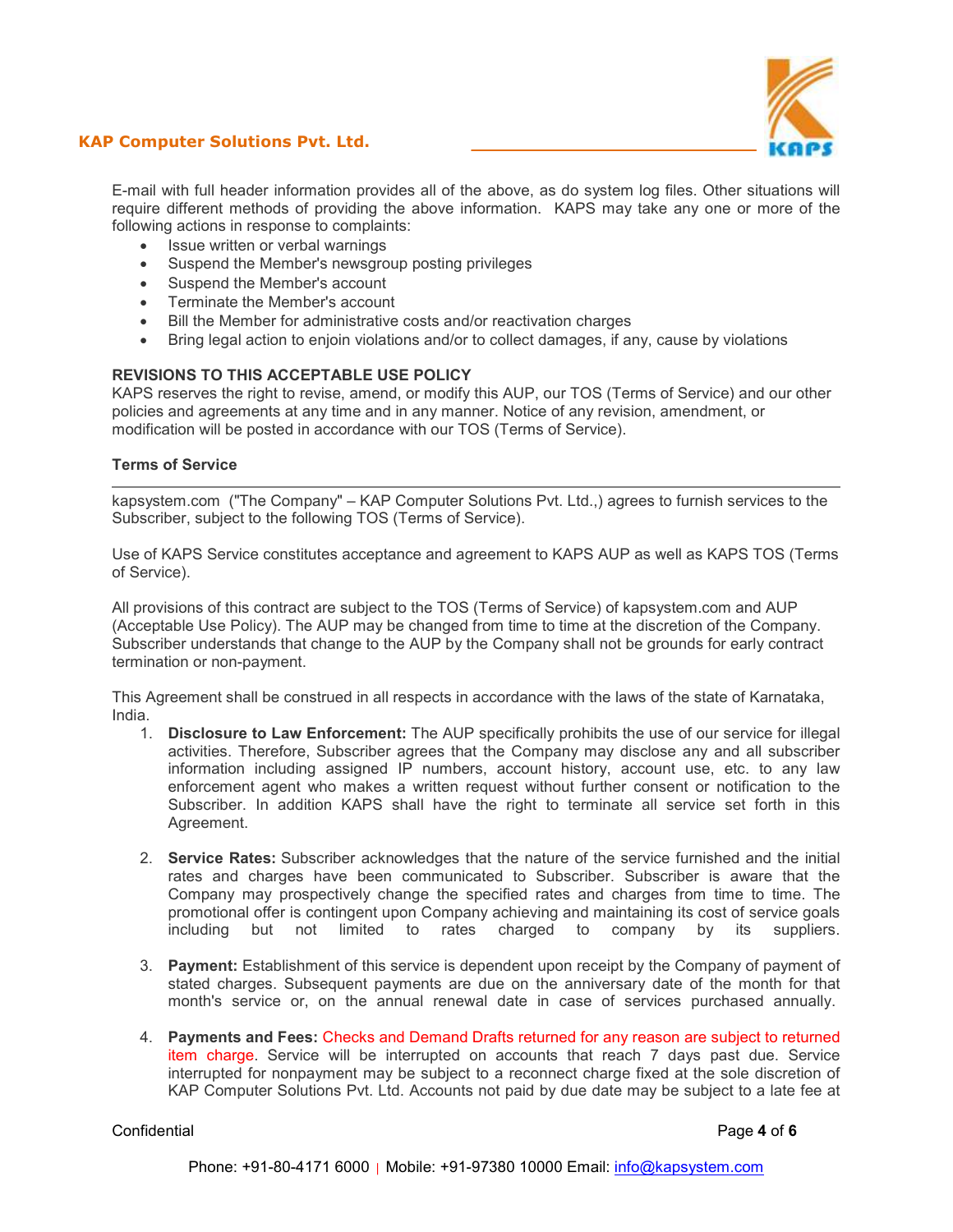



the sole discretion of KAP Computer Solutions Pvt. Ltd. If you desire to cancel your account, please email info@kapsystem.com 30 days before expiry of the account. Failure to notify cancellation would result in services billed and payable for the next period.

- 5. **Refund and Disputes:** All payments to kapsystem.com are non-refundable. This includes any service rendered by KAPS or purchasing any service in online and subsequent charges regardless of usage. All overcharges or billing disputes must be reported within 30 days of the time the dispute occurred. If you dispute a charge to your credit card issuer that, in KAPS sole discretion is a valid charge under the provisions of the TOS and /or AUP, you agree to pay KAPS an "Administrative Fee" of not less than Rs. 2000 and not more than Rs. 10,000. KAPS reserves the right to suspend all services provided to the client in such a case till payments are settled.
- 6. **Failure to Pay:** The Company may temporarily deny and suspend ALL accounts and services provided to a customer or terminate this Agreement upon the failure of the customer to pay charges when due. Such termination or denial will not relieve Subscriber of responsibility for the payment of all accrued charges, plus reasonable interest and any collection fees.
- 7. **Account Cancellation:** Requests for canceling accounts may be made in writing with at least 30 days notice but not more than 60 days prior written notice and sent to info@kapsystem.com. Only the authorized account holder or a authorized contact may cancel the account. Authorized contacts are appointed only by the account holder. In the event of cancellation, customer will automatically be billed for any excess usage during the then-current calendar month.
- 8. **Subscriber acknowledges that the service provided is of such a nature that service can be interrupted for many reasons other than the negligence of the company and that damages resulting from any interruption of service are difficult to ascertain. Therefore, subscriber agrees that the company shall not be liable for any damages arising from such causes beyond the direct and exclusive control of the company. Subscriber further acknowledges that the company's liability for its own negligence may not in any event exceed an amount equivalent to charges payable by subscriber for services during the period damages occurred. In no event shall the company be liable for any special or consequential**  damages, loss or injury.
- 9. **Support Boundaries:** KAPS provides 24 x 7 technical supports to our subscribers. We limit our technical support to our area of expertise. The following is our guidelines when providing support: KAPS provides support related to your service. KAPS does not provide technical support for YOUR customers. If you can email, we encourage you to email support@kapsystem.com for assistance.

#### 10. **Notification of Violation:**

- a. KAPS is under no duty to look at each customer's or user's activities to determine if a violation of the AUP has occurred, nor do we assume any responsibility through our AUP to monitor or police Internet-related activities.
- b. First violation: Any User, which KAPS determines to have violated any element of this Acceptable Use Policy, shall receive an email, warning them of the violation. The service may be subject at KAPS discretion to a temporary suspension pending a User's agreement in writing, to refrain from any further violations.

Confidential Page **5** of **6**